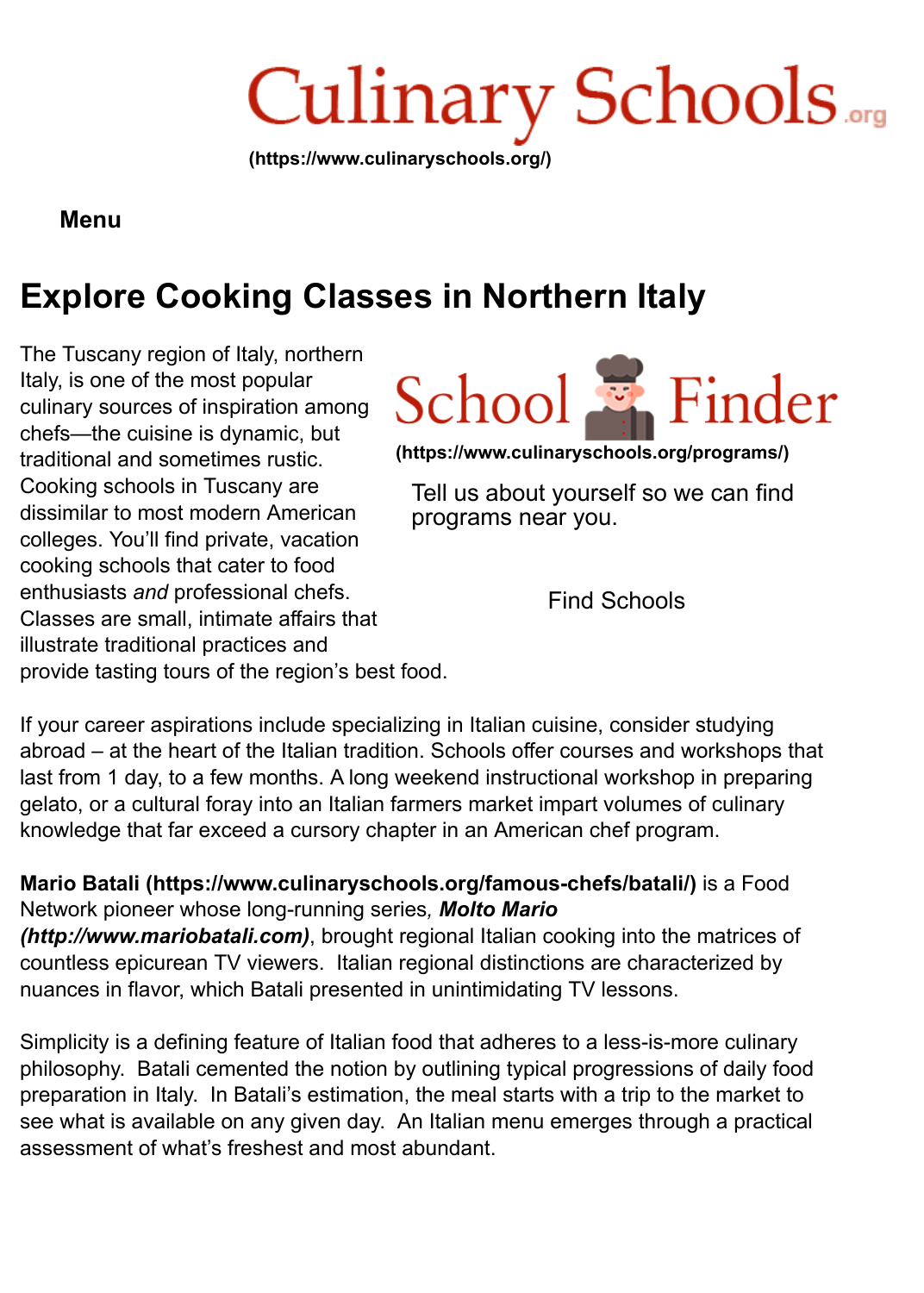

For culinary students, and modern chefs, the industry sea change is in that direction. Daily specials and seasonal cooking are the order of the day for advanced foodies, who have turned their eyes toward sustainability and responsible food production practices. Simplicity and straightforward meals are advanced by the same philosophy present in the Italian tradition.

Simple food staples, with Tuscan origins, that are found in any Italian chef's pantry and fridge:

- Olive Oil
- Dried Beans
- Red Meat
- **Garlic**
- Pasta Both Dried and Fresh
- Seafood
- ▼ Fresh Herbs
- Garden Vegetables
- Rustic Bread

Major cities in Tuscany include Florence, Siena, Lucca and Pisa. As a culinary student, sample regional fare with an eye toward subtle differences in approach, and ingredients that define Italian cooking.

# **Popular Tuscan Cooking Schools**

**[Cooking in Tuscany \(http://www.cookingintuscany.net\)](http://www.cookingintuscany.net/)** -- Indulge your culinary passion in 1, 3 or 7-day intensive culinary courses - in a real Tuscan kitchen. Over the course of even a single day, guests take their culinary education to a new place, one that eclipses that of American cooking specialty programs.

Gain a renewed love for Italian food, by sampling red wine pulled right from the cellar, olive oil fresh from the presses and rustic artisinal bread. Daylong workshops immerse you in specific Tuscan dishes made with natural, regional ingredients. One day you might learn to make a new type of pasta, and the next; a variety of sauces, each appropriate for embellishing it. Bake salt-less artisan bread loaves in traditional stone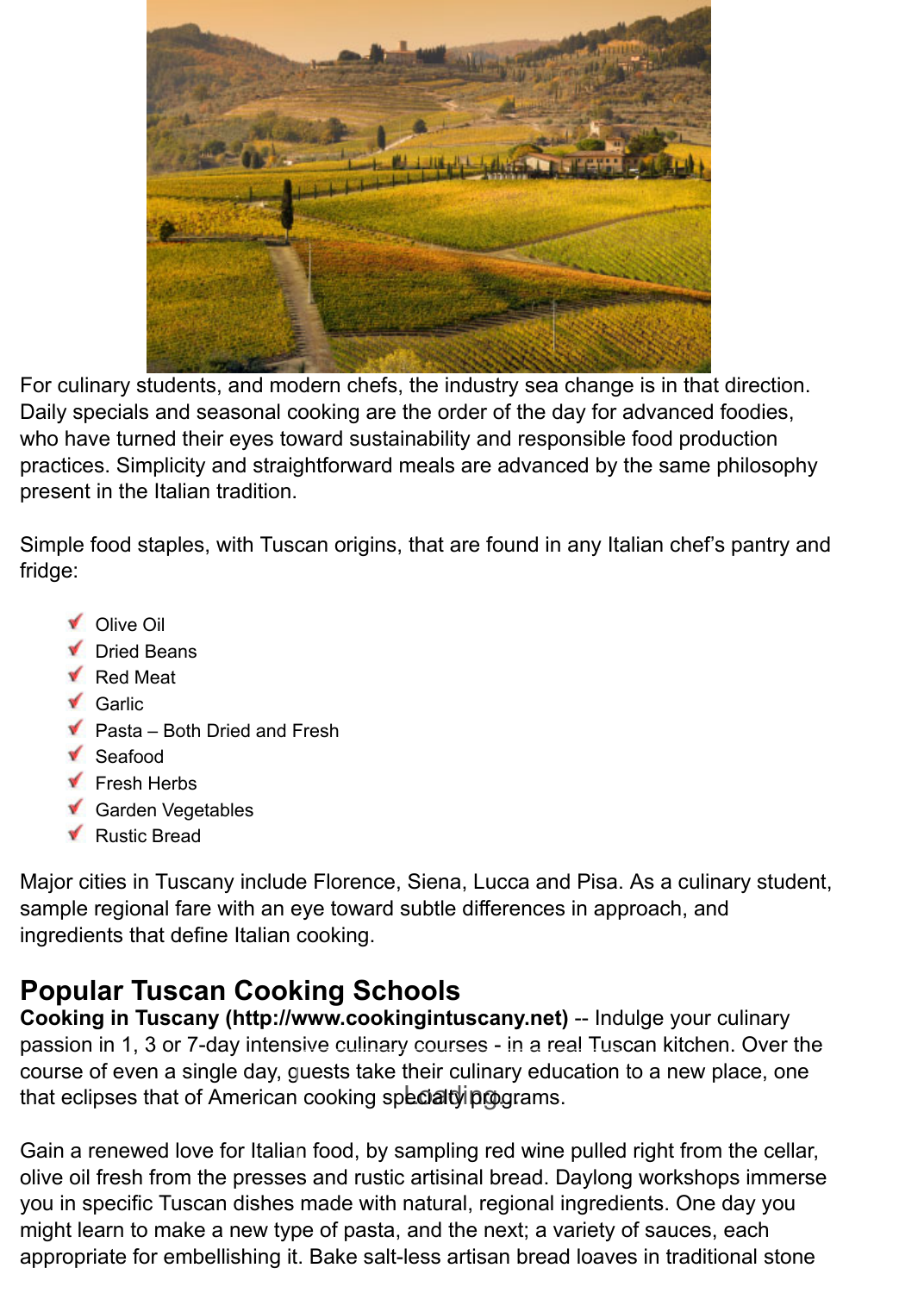

ovens, before creating herb infused oils in which to dip them. Chef/instructors, for the weeklong intensive program, guide you through historic Tuscan meals with a curricular emphasis on how regional cooks prepare meals that are based on the seasonal bounty. You'll learn to develop and prepare a distinctive Italian menu each day – each with 5 courses of Italian gastronomic wonder.

## **[Tuscany Cooking School at the Hotel Della Velia](http://www.hotelvilladelia.com/)**

**(http://www.hotelvilladelia.com)** -- This historic hotel features its own cooking school where serious culinary vacationers mix with professional chefs from all over the world. Cooking classes compliment visits to local sites relevant to regional Tuscan cuisine. Guests learn a variety of Tuscan specialties and traditional cooking methods, easily taken away and reproduced in home or professional kitchen.

**[Tuscookany \(http://www.tuscookany.com\)](http://www.tuscookany.com/)** – Serious gourmands appreciate the Tuscan tradition conveyed by this stay-and-learn school. Hands-on instruction in Italian and Mediterranean cuisine is conveyed by expert chefs of the region. One-week or three-day options

focus on various elements of traditional production and ingredients. To instill a better understanding of how culture and gastronomy walk hand-in-hand, guests are treated to off-premise excursions that are immersive in regional epicureanism.

Find A Local Culinary School Today!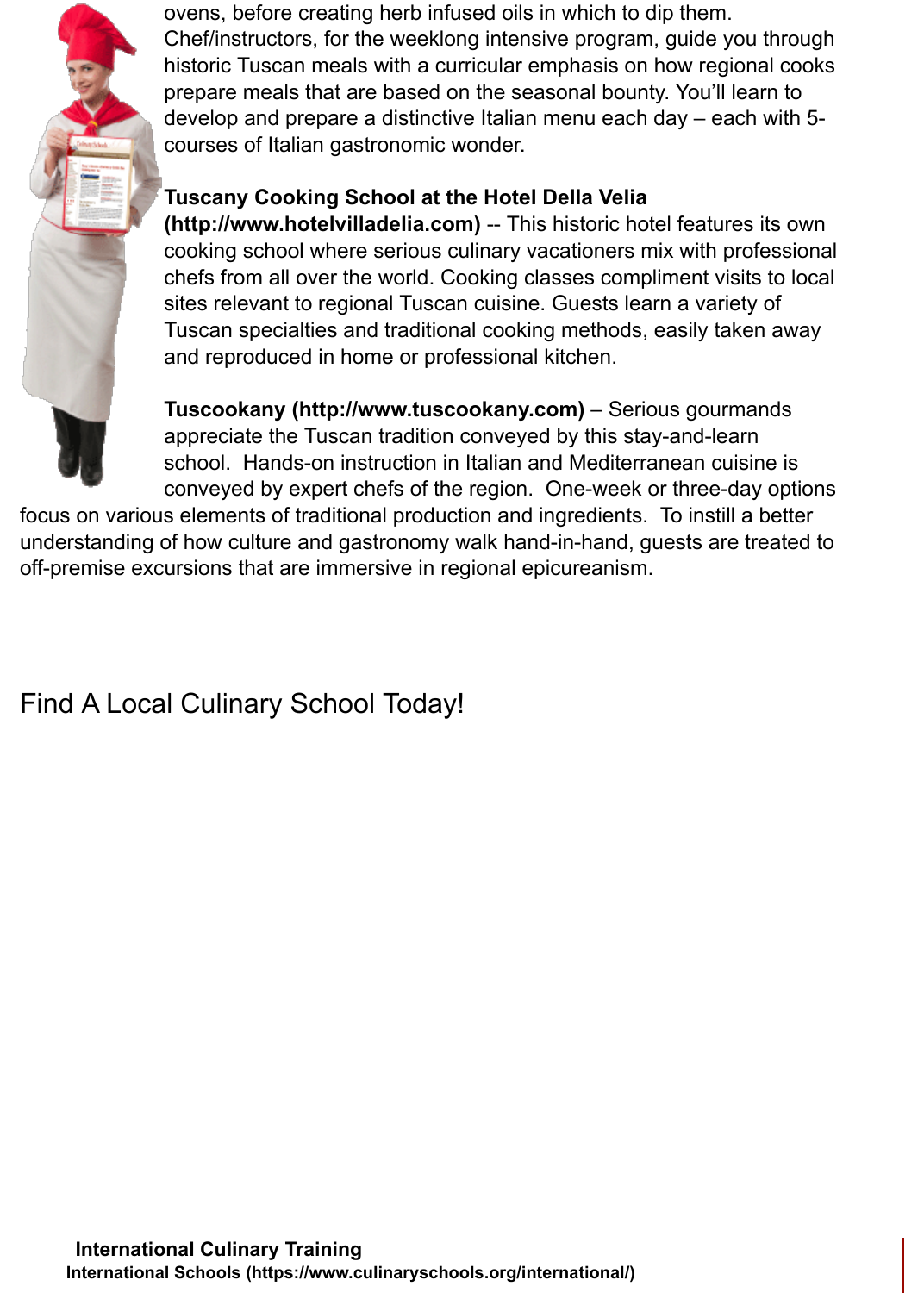**[Australia \(https://www.culinaryschools.org/international/australia-cooking-schools/\)](https://www.culinaryschools.org/international/australia-cooking-schools/) [Brisbane \(https://www.culinaryschools.org/international/brisbane-cooking-schools/\)](https://www.culinaryschools.org/international/brisbane-cooking-schools/) [Melbourne \(https://www.culinaryschools.org/international/melbourne-cooking-schools/\)](https://www.culinaryschools.org/international/melbourne-cooking-schools/) [Sydney \(https://www.culinaryschools.org/international/sydney-cooking-schools/\)](https://www.culinaryschools.org/international/sydney-cooking-schools/)**

**[Canada \(https://www.culinaryschools.org/international/canada-cooking-schools/\)](https://www.culinaryschools.org/international/canada-cooking-schools/) [Montreal \(https://www.culinaryschools.org/international/montreal-cooking-schools/\)](https://www.culinaryschools.org/international/montreal-cooking-schools/) [Ottawa \(https://www.culinaryschools.org/international/ottawa-cooking-schools/\)](https://www.culinaryschools.org/international/ottawa-cooking-schools/) [Toronto \(https://www.culinaryschools.org/international/toronto-cooking-schools/\)](https://www.culinaryschools.org/international/toronto-cooking-schools/) [Vancouver \(https://www.culinaryschools.org/international/vancouver-cooking-schools/\)](https://www.culinaryschools.org/international/vancouver-cooking-schools/)**

**[France \(https://www.culinaryschools.org/international/france-cooking-schools/\)](https://www.culinaryschools.org/international/france-cooking-schools/) [Paris \(https://www.culinaryschools.org/international/paris-cooking-schools/\)](https://www.culinaryschools.org/international/paris-cooking-schools/)**

**[India \(https://www.culinaryschools.org/international/india-cooking-schools/\)](https://www.culinaryschools.org/international/india-cooking-schools/) [Italy \(https://www.culinaryschools.org/international/italy-cooking-schools/\)](https://www.culinaryschools.org/international/italy-cooking-schools/) [Tuscany \(https://www.culinaryschools.org/international/tuscany-cooking-schools/\)](https://www.culinaryschools.org/international/tuscany-cooking-schools/)**

**[Japan \(https://www.culinaryschools.org/international/japan-cooking-schools/\)](https://www.culinaryschools.org/international/japan-cooking-schools/) [Korea \(https://www.culinaryschools.org/international/korea-cooking-schools/\)](https://www.culinaryschools.org/international/korea-cooking-schools/) [Lebanon \(https://www.culinaryschools.org/international/lebanon-cooking-schools/\)](https://www.culinaryschools.org/international/lebanon-cooking-schools/) [Mexico \(https://www.culinaryschools.org/international/mexico-cooking-schools/\)](https://www.culinaryschools.org/international/mexico-cooking-schools/) [Netherlands \(https://www.culinaryschools.org/international/netherlands-cooking-schools/\)](https://www.culinaryschools.org/international/netherlands-cooking-schools/) [New Zealand \(https://www.culinaryschools.org/international/auckland-cooking-schools/\)](https://www.culinaryschools.org/international/auckland-cooking-schools/) [Auckland \(https://www.culinaryschools.org/international/auckland-cooking-schools/\)](https://www.culinaryschools.org/international/auckland-cooking-schools/)**

**[Peru \(https://www.culinaryschools.org/international/peru-cooking-schools/\)](https://www.culinaryschools.org/international/peru-cooking-schools/) [Puerto Rico \(https://www.culinaryschools.org/international/puerto-rico-cooking-schools/\)](https://www.culinaryschools.org/international/puerto-rico-cooking-schools/) [Singapore \(https://www.culinaryschools.org/international/singapore-cooking-schools/\)](https://www.culinaryschools.org/international/singapore-cooking-schools/) [Spain \(https://www.culinaryschools.org/international/spain-cooking-schools/\)](https://www.culinaryschools.org/international/spain-cooking-schools/) [Switzerland \(https://www.culinaryschools.org/international/switzerland-cooking-schools/\)](https://www.culinaryschools.org/international/switzerland-cooking-schools/) [Thailand \(https://www.culinaryschools.org/international/thailand-cooking-schools/\)](https://www.culinaryschools.org/international/thailand-cooking-schools/) [United Kingdom \(https://www.culinaryschools.org/international/united-kingdom-cooking-schools/\)](https://www.culinaryschools.org/international/united-kingdom-cooking-schools/) [London \(https://www.culinaryschools.org/international/london-cooking-schools/\)](https://www.culinaryschools.org/international/london-cooking-schools/)**

#### **Culinary Training**

**[Top Schools \(https://www.culinaryschools.org/top-culinary-schools/\)](https://www.culinaryschools.org/top-culinary-schools/) [By City \(https://www.culinaryschools.org/cities/\)](https://www.culinaryschools.org/cities/) [By State \(https://www.culinaryschools.org/us/\)](https://www.culinaryschools.org/us/) [International Schools \(https://www.culinaryschools.org/international/\)](https://www.culinaryschools.org/international/) [Specialty Schools \(https://www.culinaryschools.org/cooking-school-types/\)](https://www.culinaryschools.org/cooking-school-types/)**

#### **Top Schools**

**[Culinary Arts Schools \(https://www.culinaryschools.org/top-culinary-schools/\)](https://www.culinaryschools.org/top-culinary-schools/) [Le Cordon Bleu \(https://www.culinaryschools.org/top-culinary-schools/le-cordon-bleu/\)](https://www.culinaryschools.org/top-culinary-schools/le-cordon-bleu/) [The Art Institutes \(https://www.culinaryschools.org/top-culinary-schools/art-institutes/\)](https://www.culinaryschools.org/top-culinary-schools/art-institutes/) [Kitchen Academy \(https://www.culinaryschools.org/top-culinary-schools/kitchen-academy/\)](https://www.culinaryschools.org/top-culinary-schools/kitchen-academy/) [Johnson and Wales \(https://www.culinaryschools.org/top-culinary-schools/johnson-and-wales/\)](https://www.culinaryschools.org/top-culinary-schools/johnson-and-wales/) [French Culinary Institute \(https://www.culinaryschools.org/top-culinary-schools/french-culinary](https://www.culinaryschools.org/top-culinary-schools/french-culinary-institute/)institute/)**

**[New England Culinary Institute \(https://www.culinaryschools.org/top-culinary-schools/new-england](https://www.culinaryschools.org/top-culinary-schools/new-england-culinary/)culinary/)**

#### **Majors**

**[Culinary Majors \(https://www.culinaryschools.org/culinary-majors/\)](https://www.culinaryschools.org/culinary-majors/) [Culinary Arts \(https://www.culinaryschools.org/culinary-majors/culinary-arts/\)](https://www.culinaryschools.org/culinary-majors/culinary-arts/) [Baking & Pastry Arts \(https://www.culinaryschools.org/culinary-majors/baking-pastry/\)](https://www.culinaryschools.org/culinary-majors/baking-pastry/) [Food Prep/Prof. Cooking \(https://www.culinaryschools.org/culinary-majors/food-prep/\)](https://www.culinaryschools.org/culinary-majors/food-prep/) [Hotel & Restaurant Management \(https://www.culinaryschools.org/culinary-majors/HRM/\)](https://www.culinaryschools.org/culinary-majors/HRM/)**